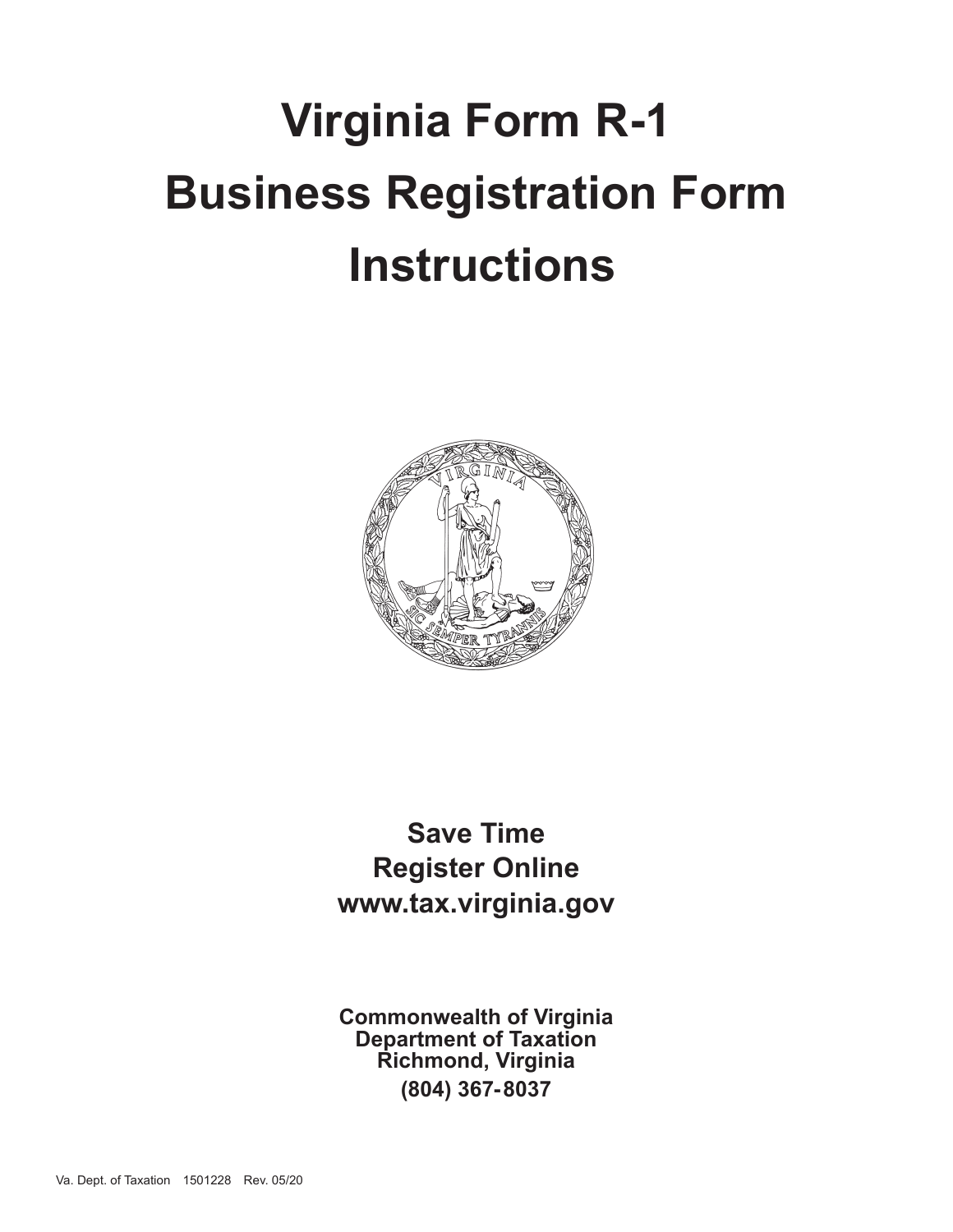# **General Information**

- Read instructions carefully before completing this form.
- Print or type, and provide the information requested on all lines that apply to your business. If a line does not apply, leave it blank.
- Enter all dates in MM/DD/YY format.
- For assistance call **(804) 367-8037.**

Completed form can either be mailed or faxed to:

**Virginia Department of Taxation Registration Unit P.O. Box 1114 Richmond, VA 23218-1114 Fax Number (804) 367-2603**

*NOTE: This application cannot be used to request a consolidated account number for Sales Tax accounts. To consolidate 5 or more Sales Tax accounts under a single account number, submit your request in writing to: Registration Unit, Virginia Department of Taxation, P.O. Box 1114, Richmond, VA 23218-1114. Include the legal business name and the registration numbers of all accounts you wish to consolidate.*

# **Instructions**

# **REASON FOR SUBMITTING THIS FORM**

Check the box on the form to indicate the reason you are submitting this form.

**• New Business Registration**

Select this option if you want to register a new business that has never been registered for any Virginia business tax. Do not check this box if your business has been assigned a Virginia business tax account number. Complete Sections I, II, IX and appropriate tax types.

**• Add an Additional Tax Type to Existing Account**

Select this option if this business has a Virginia account number and is adding tax types to that account. For example, you are currently registered for Sales and Use Tax and you now want to register for Withholding. Complete Sections I, II, IX and appropriate tax types.

# **• Add a New Business Location to Existing Account**

Select this option to add one or more locations to your existing consolidated account number. For example, if your business already has 5 stores registered to file under one consolidated account number and you need to add a 6th store to that account, the 6th store is considered a *new* location. Enter your previously assigned Virginia consolidated account number. For information on requesting a consolidated account, see the "*NOTE*" at the beginning of this section of the instructions. Complete Sections I, II, IX and appropriate tax types.

# **• Update Contact or Responsible Officer Information**

Select this option if you need to make changes to contact or responsible officer information for your business. Complete Sections I, II, and IX.

# **SECTION I - BUSINESS PROFILE INFORMATION**

- **Line 1 Business Name** Enter the full legal name of the business. Sole proprietors should enter the owner's first name, middle initial, last name.
- **Line 2 Federal Employer Identification Number (FEIN /EIN)**  Enter the Federal Employer Identification Number. All businesses must have a FEIN. If you do not have a FEIN, see the IRS website, **www.irs.gov,** for information on how to obtain a FEIN/EIN.
- **Line 2aSole Proprietor Social Security Number**  If you are a Sole Proprietor, enter your Social Security Number (SSN).
- **Line 3 Entity Type**  Choose one of the following that best describes the type of ownership of the business (same designation as reported to IRS).

**Sole Proprietor** - A Sole Proprietorship is an unincorporated business that is owned and operated by 1 person. This person receives all of the profits and is personally liable for all of the losses and taxes. Also check this box if you are the sole member of a domestic limited liability company (LLC) that is taxed as an individual rather than as a corporation or partnership.

**Estate/Trust** - An Estate or Trust is an unincorporated entity that is governed by a fiduciary instrument such as a trust agreement or will.

# **Corporations**

**C Corporation** - A C Corporation is an entity with a legal existence separate from its owners.

**Nonprofit Corporation** - A Nonprofit Corporation is a corporation with a nonprofit, tax-exempt status under Section 501(c) of the Internal Revenue Code and is incorporated as a non-stock corporation.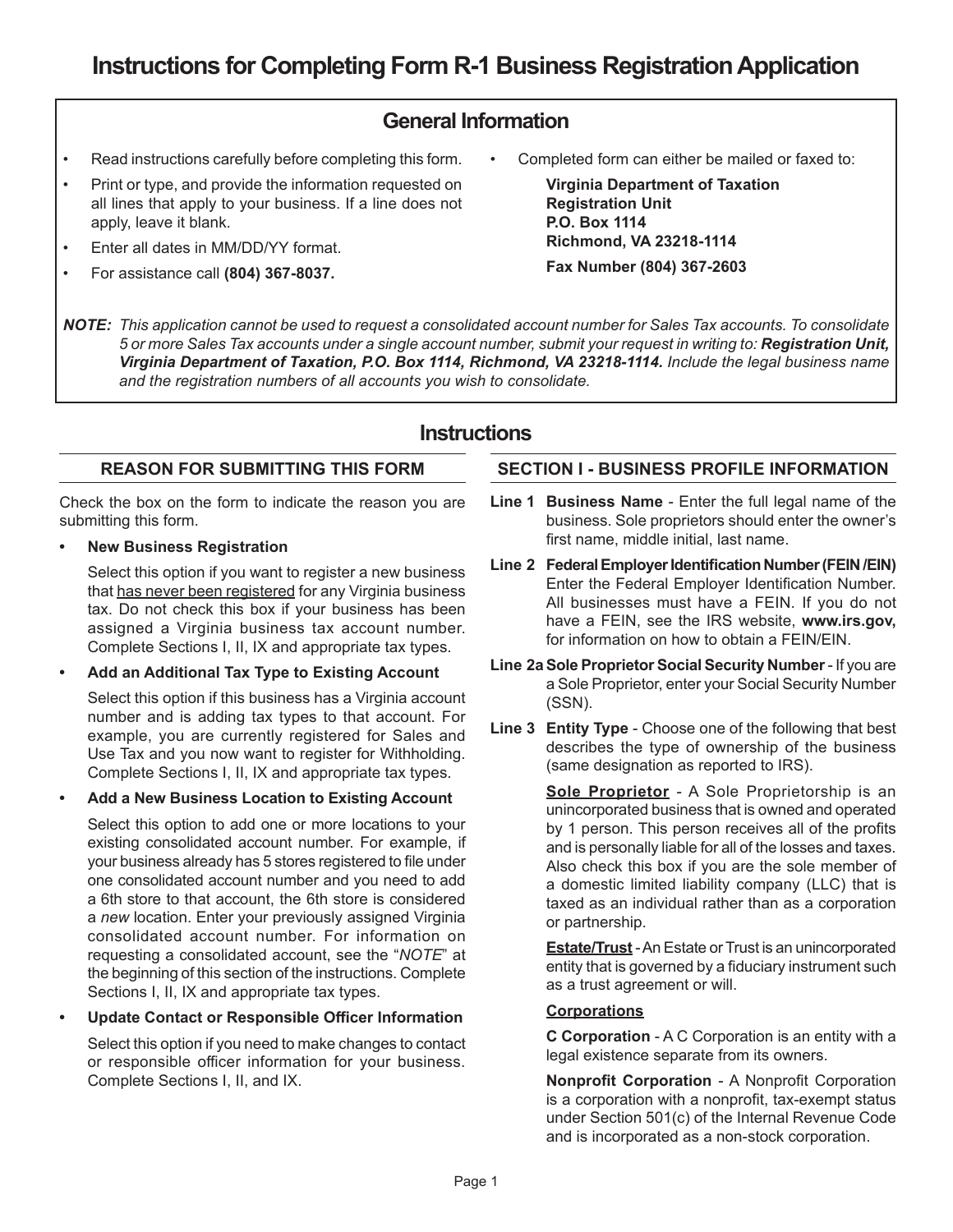**Limited Liability Company (LLC)** - A limited liability company is an unincorporated association having 1 or more members. It is a separate legal entity that limits the personal liability of its owners. IRS regulations allow a limited liability company to be classified for tax purposes as a corporation.

# **Pass-through Entities**

**S Corporation** - An S Corporation is an entity with a legal existence separate from its owners and where the owners have elected to be treated as an S Corporation. In general, an S Corporation does not pay any income tax but passes its income and expenses through to its shareholders to be included on their separate income tax returns.

**General Partnership** - A General Partnership is a relationship existing between 2 or more persons who join together to carry on a trade or a business.

**Limited Partnership** - A Limited Partnership has two classifications of partners. *General partners* retain control over the management of the partnership and are liable for all debts. *Limited partners* invest money or property in the business and are entitled to share in the profits. The limited partners' liability is limited to the extent of their investment.

**Limited Liability Partnership (LLP)** - A limited liability partnership is formed under a state limited liability partnership law. Generally, a partner in an LLP is not personally liable for the debts of the LLP or any other partner, nor is a partner liable for the acts or omissions of any other partner, solely by reason of being a partner.

**Limited Liability Company (LLC)** - A limited liability company is an unincorporated association having 1 or more members. It is a separate legal entity that limits the personal liability of its owners. Internal Revenue Service regulations allow a limited liability company to be classified for tax purposes as a partnership.

# **Other Entities**

**Nonprofit Organization** - A Nonprofit Organization that meets the requirements under Section 501(c)(3) of the Internal Revenue Code and is not incorporated.

**Cooperative** - A Cooperative is a business that the Virginia State Corporation Commission has designated to be a cooperative based on *Va. Code* § 13.1‑301.

**Credit Union** - A Credit Union is defined in *Va. Code* § 6.2 1300 as a cooperative, nonprofit corporation, organized to do business for the purposes of encouraging thrift among its members; creating a source of credit at fair and reasonable interest rates; providing an opportunity for its members to use and control their own money on a democratic basis in order to improve their economic and social condition; and conducting any other business, engaging in any

other activity, and providing any other service that may be of benefit to its members.

**Bank** - A Bank is a corporation authorized by statute to accept deposits and engage in the banking business in this Commonwealth. See *Va. Code* § 6.2-800.

**Savings and Loan** - A Savings and Loan Association, whether organized as a capital stock corporation or a non-stock corporation, is authorized by law to accept deposits and engage in the savings institution business. A building and loan association, building association, or savings bank, may be included in this category. See *Va. Code* § 6.2-1100.

**Public Service Corporation** (such as a corporation providing telephone or electrical utility services) - A Public Service corporation is an entity that conducts business of a public service nature as defined in *Va. Code* §§ 58.1-2600 and 13.1-620.

# **Government Entities**

**Federal Government** - Federal Government entities are part of the government of the United States of America.

**Virginia State Government** - Virginia State Government entities are part of the government of the Commonwealth of Virginia.

**Local Government** - Local Government entities include government or administration of a particular locality, especially the governmental authority of a municipal corporation, as a city or county.

**Other State Government (not VA)** - Other State Government entities include entities at the state level (i.e., a body of people occupying a definite territory of the United States and organized under one government) other than Virginia. For this purpose, the District of Columbia is considered a state government.

**Other Government** - Other Government includes entities of another country or city in another country.

- **Line 4 Trading As Name** Enter the business's trading as name. This is the name that would be known by the public.
- **Line 5 Primary Business Activity** Enter a description of your principal business activity. The description should state what product line or service your business provides.

Check Boxes: Be sure to check any of the applicable boxes related to tobacco product sales and food establishments.

If you intend to operate any of the establishments noted in items 1-3 below, check the box related to food establishments. These establishments are under the inspectional jurisdiction of the Virginia Department of Agriculture and Consumer Services: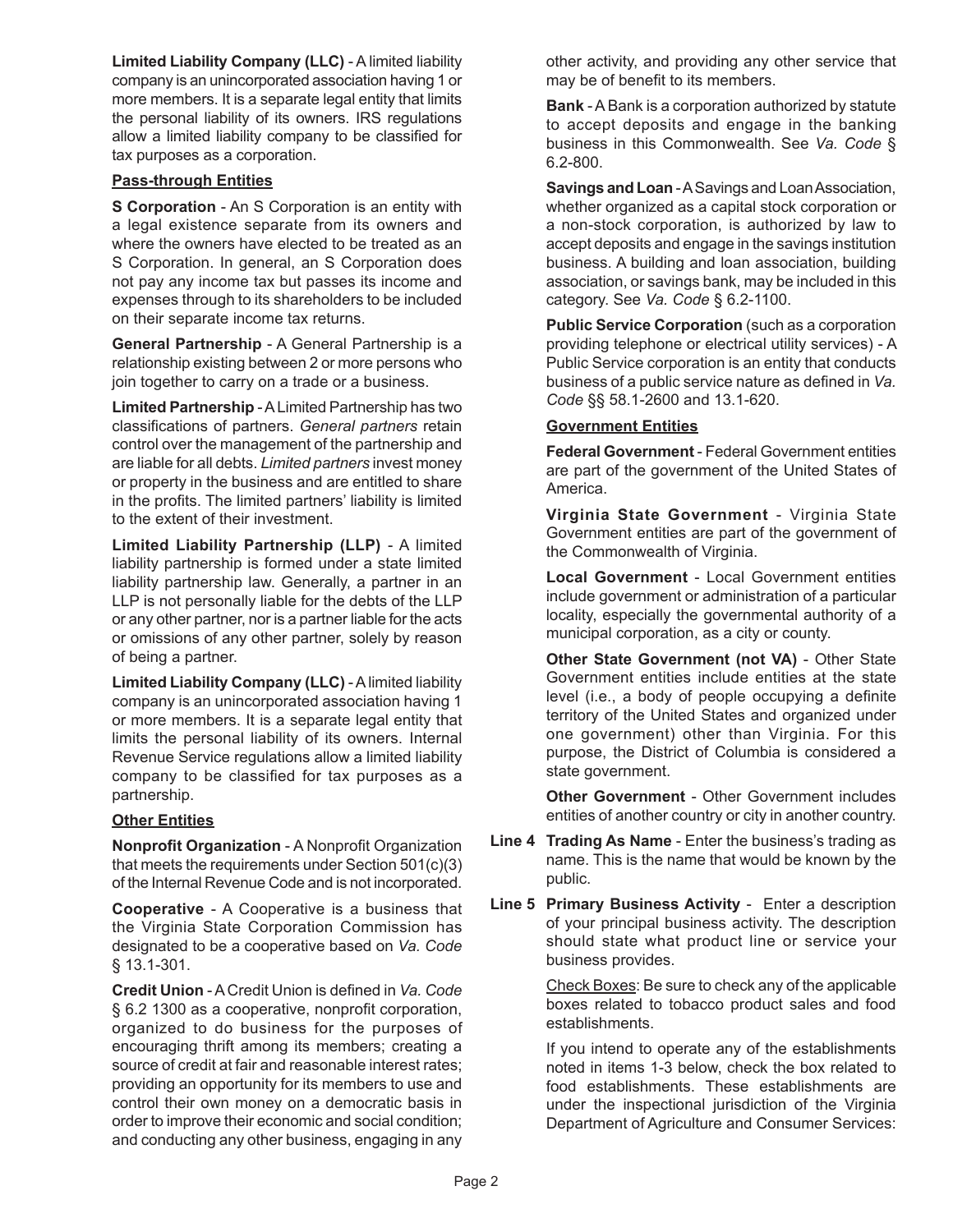1.) A Retail Food Establishment which includes Supermarkets, Grocery Stores, Retail Bakeries, Retail Meat Markets, Retail Seafood Markets, Frozen Dessert Stores that sell frozen desserts only, Health Food Stores, Convenience Stores, Gas Stations, and other similar establishments that process, package, or offer food for sale.

2.) A Food Manufacturer which includes manufacturers of all processed food products except for meat products produced in traditional manufacturing plants, Grade A fluid milk processors, and shellfish processors. A Food Manufacturer also includes dietary supplement manufacturers as well as home based food operations that manufacture or sell food products or dietary supplements.

3.) A Food Warehouse which includes establishments that store and distribute one or more food commodities.

If you have questions, contact the Virginia Department of Agriculture and Consumer Services Food Safety and Security program by calling **(804) 786-3520**, Monday – Friday, 8 am – 5:00 pm.

- **Line 6 Primary Business Address** Enter the primary physical address of your business, including number, street, city, and ZIP code. Post office boxes will not be accepted.
- **Line 7 Primary Mailing Address** Enter the primary mailing address of your business. If you have different addresses for various tax types, provide that information in the applicable section. It should **not** be the address of your bookkeeper or CPA.
- **Line 8 Primary Contact Information** Enter the name, title, and day time phone number of the contact person for your business. This is an individual authorized to discuss tax matters on behalf of the business.

# **SECTION II - RESPONSIBLE PARTY**

Under *Va. Code* § 58.1-1813, any corporate, partnership, or limited liability officer may be held personally liable for unpaid taxes assessed against a corporation or partnership. The term "corporate, partnership, or limited liability officer" includes any officer or employee of a corporation, or a member, manager, or employee of a partnership or limited liability company, who is under a duty to collect, account for, and pay the assessed tax, who had knowledge of the failure to pay the tax, and who had the authority to prevent the failure.

- This section must be completed for each corporate, partnership or limited liability officer as defined above.
- If there are more than 2 responsible parties, enclose additional pages.

For each responsible party:

- **Line a** Enter the name of the party.
- **Line b** Enter the Social Security Number of the party.
- **Line c** Enter the relationship title of this party.
- **Line d** Enter the date that this party became an owner, partner, officer, employee, manager, or member.
- **Line e** Enter the home phone number, including area code, of the party.

**Line f** Enter the residence (home) address of the party.

**Line g** Enter the city, state, and ZIP of the party.

# **SECTION III - ANNUAL TAX**

# **A. Corporation Income Tax**

Every corporation organized under the laws of Virginia, every foreign corporation registered with the State Corporation Commission, and every corporation having income from Virginia sources, must file a corporation income tax return except: public service corporations other than railroads and telecommunications companies, banks subject to the Bank Franchise Tax, credit unions, insurance companies, and corporations not conducted for profit that are exempt from federal income tax, with the exception that these are taxable on their unrelated business taxable income.

- **Line 1 Date you became liable** Enter the date or anticipated date that the business became liable for reporting corporation income tax.
- **Line 2 Date and state of incorporation** Enter the date the business was incorporated and the state where the business is incorporated.
- **Line 3 Tax Year** Check the applicable box to indicate whether your taxable year is a calendar year (January 1 through December 31) or a fiscal year. If you check fiscal year, enter the beginning and ending months of your fiscal year. It must be the same as your Federal taxable year. If a 52-53 week taxable year filer, enter beginning and ending months.
- **Line 4 Mailing Address** Enter the mailing address of your business if different from the one shown in Section I.
- **Line 5 Subsidiary or Affiliate** If this business is a subsidiary or affiliate of another business and will be filing a combined or consolidated return with its affiliate(s), check the applicable box and enter the parent company's name and federal employer identification number (FEIN).
- **Line 6 Contact Information** Enter the name, title, and daytime phone number of the contact person for your Corporation Income Tax, if different from your Primary Contact in Section I, Line 8. This is an individual authorized to discuss tax matters on behalf of the business.

# **B. Pass-Through Entity**

Every pass-through entity (PTE) doing business in Virginia or having income from Virginia sources is required to file a return of income for each taxable year with the Department of Taxation (the Department). Pass-through entities include Subchapter S corporations, general partnerships, limited partnerships, limited liability partnerships (LLPs), limited liability companies (LLCs), electing large partnerships, and business trusts. A pass-through entity is any entity that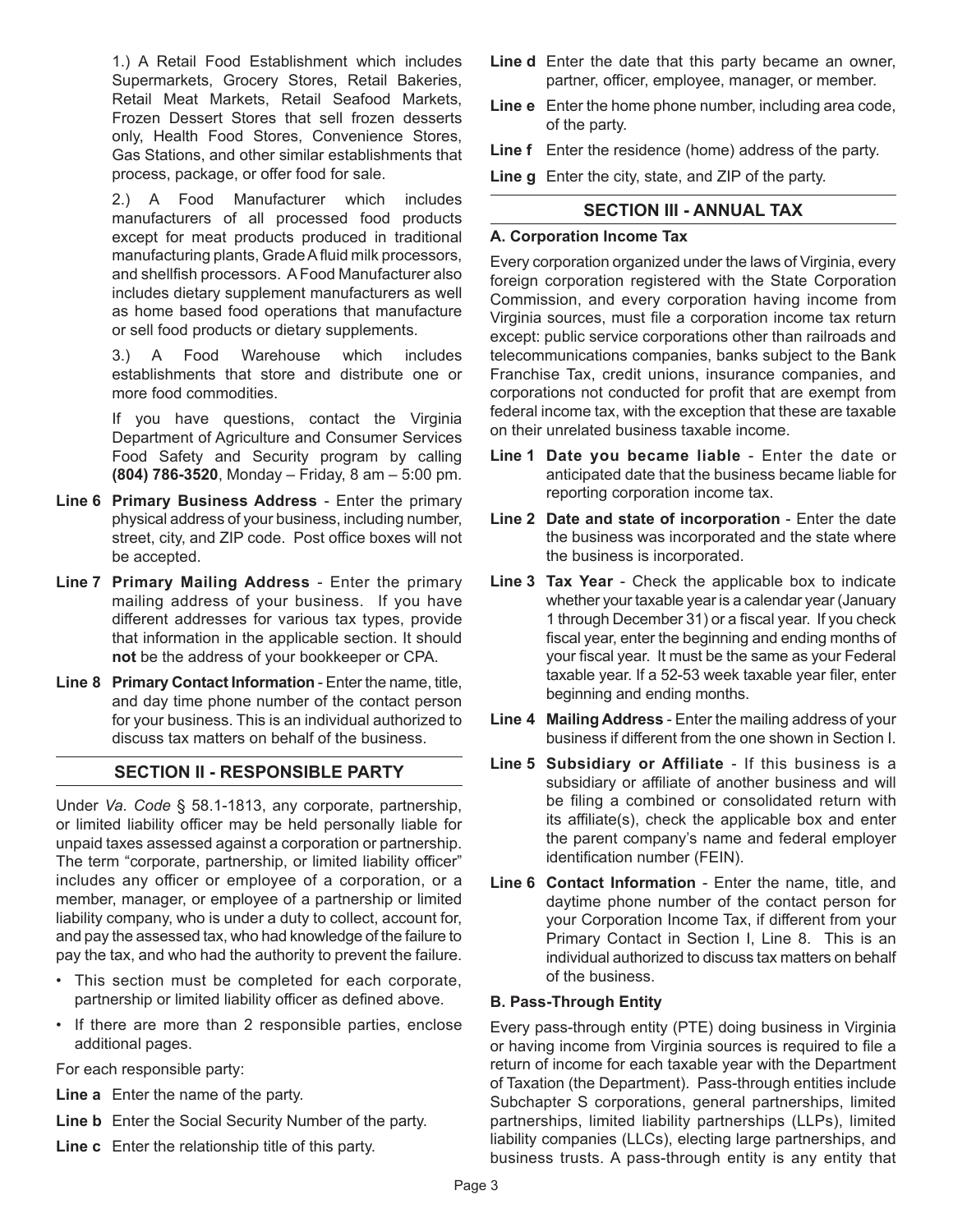is recognized as a separate entity for federal income tax purposes and the owners of which report their distributive or pro rata shares of the entity's income, gains, losses, deductions, and credits on their own income tax returns. A single-member LLC that is disregarded as a separate entity for federal income tax purposes will be similarly treated for Virginia income tax.

- **Line 1 Date you became liable** Enter the date or anticipated date that the business became liable for reporting pass-through entity income.
- **Line 2 Date and state of formation** Enter the date the business was formed and the state where the business is formed.
- **Line 3 Tax Year** Check the applicable box to indicate whether your taxable year is a calendar year (January 1 through December 31) or a fiscal year. If you check fiscal year, enter the beginning and ending months of your fiscal year. It must be the same as your Federal taxable year.
- **Line 4 Mailing Address** Enter the mailing address of your business if different from the one shown in Section I.
- **Line 5 Contact Information** Enter the name, title, and daytime phone number of the contact person for your Pass-Through Entity return information, if different from your Primary Contact in Section I, Line 8. This is an individual authorized to discuss tax matters on behalf of the business.

#### **C. Insurance Premiums License Tax**

Effective for taxable years beginning on and after January 1, 2013, the administration of the Insurance Premiums License Tax has been transferred from the Virginia Bureau of Insurance to the Department. Responsibilities transferred to the Department include the processing of tax returns; handling of related payments and billing; customer service functions; and all collections and auditing duties. Additionally, the Department will administer the retaliatory cost assessment on certain foreign insurance companies, and the retaliatory costs tax credit for certain domestic insurance companies.

- **Line 1 Date you became liable** Enter the date or anticipated date that the business is liable for Insurance Premiums License Tax.
- **Line 2 Insurance Company** If you are an Insurance Company, enter your License Number, Company Type, and Company Sub-Type. This information is provided to you by the Bureau of Insurance.
- **Line 3 Surplus Lines Broker and Surplus Lines Agency** If you are a Surplus Lines Broker or Surplus Lines Agency, enter your producer number.
- **Line 4 Mailing Address** Enter the mailing address of your business if different from the one shown in Section I.
- **Line 5 Contact Information** Enter the name, title, and daytime phone number of the contact person for your Insurance Premiums License Tax return information, if different from your Primary Contact in Section I, Line 8.

# **SECTION IV - EMPLOYER WITHHOLDING TAX**

An employer who pays wages to 1 or more employees is required to deduct and withhold state income tax from those wages.

Filing frequency is determined by the Department and revised annually.

- **Line 1 Date you had employees and began paying wages** - Enter the date or anticipated date that the business had employees and began paying wages.
- **Line 2 Filing Frequency** Check the box that contains the dollar amount of Virginia Income tax you expect to withhold each quarter for all employees. If you are unsure of this amount, check an estimated amount. DO NOT LEAVE THIS LINE BLANK.

The "Pension Plans Only" filer status is for certain pension plans that only have withholding when someone makes a withdrawal from the plan. In a plan with only a few participants this may occur only on a very limited basis. If you qualify as a "Pension Plans Only" filer, but do not indicate such on this form, you will be expected to file a return each month, even if no tax is due.

The "Household Employer" filer status is for employers of household service employees that elect to file and pay the Virginia income tax withheld from their employees' salaries on an annual basis at the same time they submit the employees' Forms W-2 for the year. The employment must consist exclusively of domestic service in the private home of the employer. Visit the Department's website at **www.tax.virginia.gov** to obtain forms.

- **Line 3 Seasonal Business** Check those months that your business will be open any part of the month. Even if your business is open for only 1 day in a month, that month should be marked.
- **Line 4 Mailing Address** Enter the mailing address of your business if different from the one shown in Section I.
- **Line 5 Contact Information** Enter the name, title, and daytime phone number of the contact person for Employer Withholding Tax, if different from your Primary Contact in Section I, Line 8. This is an individual authorized to discuss tax matters on behalf of the business.

# **SECTION V - RETAIL SALES AND USE TAX**

This area is used to register for Sales and Use Taxes. A separate section needs to be completed for each location. If your business has multiple locations, Page 4 of Form R-1 may be copied and used for the additional locations.

The filing frequency for sales and use tax is monthly, unless you are otherwise notified. The filing frequency is determined by the Department and revised annually.

# **A. Retail Sales and Use (In-State Dealers)**

Complete this section if your business is located in Virginia. Retail Sales and Use tax is imposed on gross receipts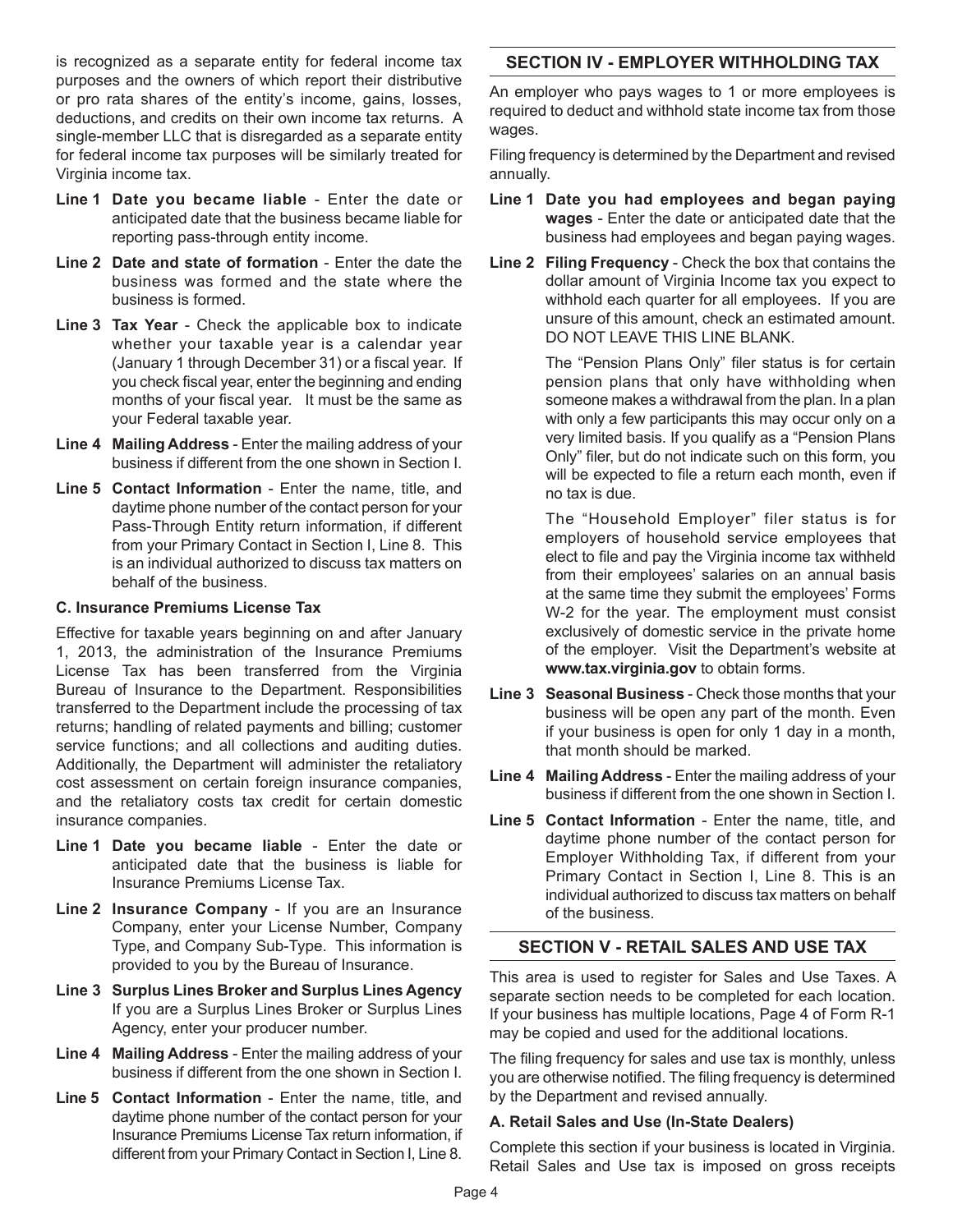from retail sales or leases of tangible personal property or taxable services to a consumer or to any person for any purpose other than for resale.

- **Line 1 Date You Became Liable** Enter the date or anticipated date of the first retail sale.
- **Line 2 Filing Options** Check the box to indicate your filing option
	- **a.** Check this box if you want to file a combined return for all business locations in the same locality. Any business that has 2 or more business locations within the same locality may elect to file a single combined return to report and remit sales and use tax for all locations within that locality. However, this election does not eliminate the requirement that a certificate of registration be obtained for each business location.
	- **b.** Check this box if you want to file a consolidated return for all business locations. Any business that has 5 or more business locations in 2 or more localities may request permission to file a consolidated return to report and remit sales and use tax for all locations.

By electing to file a single consolidated return, a business agrees to separately account for and report sales and use tax for each locality in which there is a business location(s) with such return. The election to file a consolidated return does not eliminate the requirement that a certificate of registration be obtained for each business location.

- **c.** Check this box if you want to file a separate return for each location. This is where a business elects to file a separate return for each business location to report and remit sales and use tax for that location only.
- **Line 3 Seasonal Business** Check those months that your business will be open any part of the month. Even if your business is open for only 1 day in a month, that month should be marked.
- **Line 4 Specialty Dealer** Check this box if you sell at flea markets, craft shows, etc. at various locations in Virginia.

# **Line 5 Business Locations**

- **a.** If you want this location added to a current Virginia account number, enter the Virginia account number here.
- **b.** Enter the date that this location opened.
- **c.** Enter the trade name by which this business is known to the public if it is different from the legal name in Section I, Line 1.
- **d.** Using the Locality (FIPS) Code listing at the back of these instructions, enter the Locality Code of the physical location of your business (street address). You can look up your local FIPS code

on our website at **www.tax.virginia.gov/fips**. *In many cases, this locality is not the same as the mailing address.* This information is used to allocate local sales tax revenue to the city or county in which your business is physically located. If your place of business is situated in more than one locality (i.e., crosses county or city lines), enter all localities within which the business is partially located.

- **e.** Enter the street address of this location's **physical** location, not a post office box. If the address is a rural route, the box number must be included.
- **f.** Enter the mailing address of this location if it is different from the business address shown on Line e, above.
- **Line 6 Contact Information** Enter the name, title, and daytime phone number of the contact person for Retail Sales Tax return information, if different from your Primary Contact on Section I, Line 8. This is an individual authorized to discuss tax matters on behalf of the business.

# **B. Retail Sales and Use (Out-of-State Dealers)**

Retail Sales and Use Tax is imposed on the total gross receipts from retail sales or leases of tangible personal property and/or taxable services occurring outside Virginia and delivered for use, consumption or storage in Virginia. The use tax also applies to purchases, leases or rentals made in Virginia if the sales tax was not paid at the time of purchase, lease or rental.

- **Line 1 Date You Became Liable** Enter the date or anticipated date of the first retail sale.
- **Line 2 Seasonal Business** Check those months that your business will be open any part of the month. Even if your business is open for only one day in a month, that month should be marked.
- **Line 3 Mailing Address** Enter the mailing address of your business if different from the one shown in Section I.
- **Line 4 Contact Information** Enter the name, title, and daytime phone number of the contact person for Use Tax return information, if different from your Primary Contact in Section I, Line 8. This is an individual authorized to discuss tax matters on behalf of the business.

# **C. Vending Machine Sales Tax**

The Vending Machine Sales Tax is paid by dealers placing vending machines through which they sell tangible personal property.

- **Line 1 Existing Accounts** If an existing account, enter your Virginia Account Number.
- **Line 2 Date You Became Liable** Enter the date or anticipated date of the first retail sale.
- **Line 3 City or County** For each locality in which you will be operating a vending machine, enter the city or county name and its Locality Code. When listing the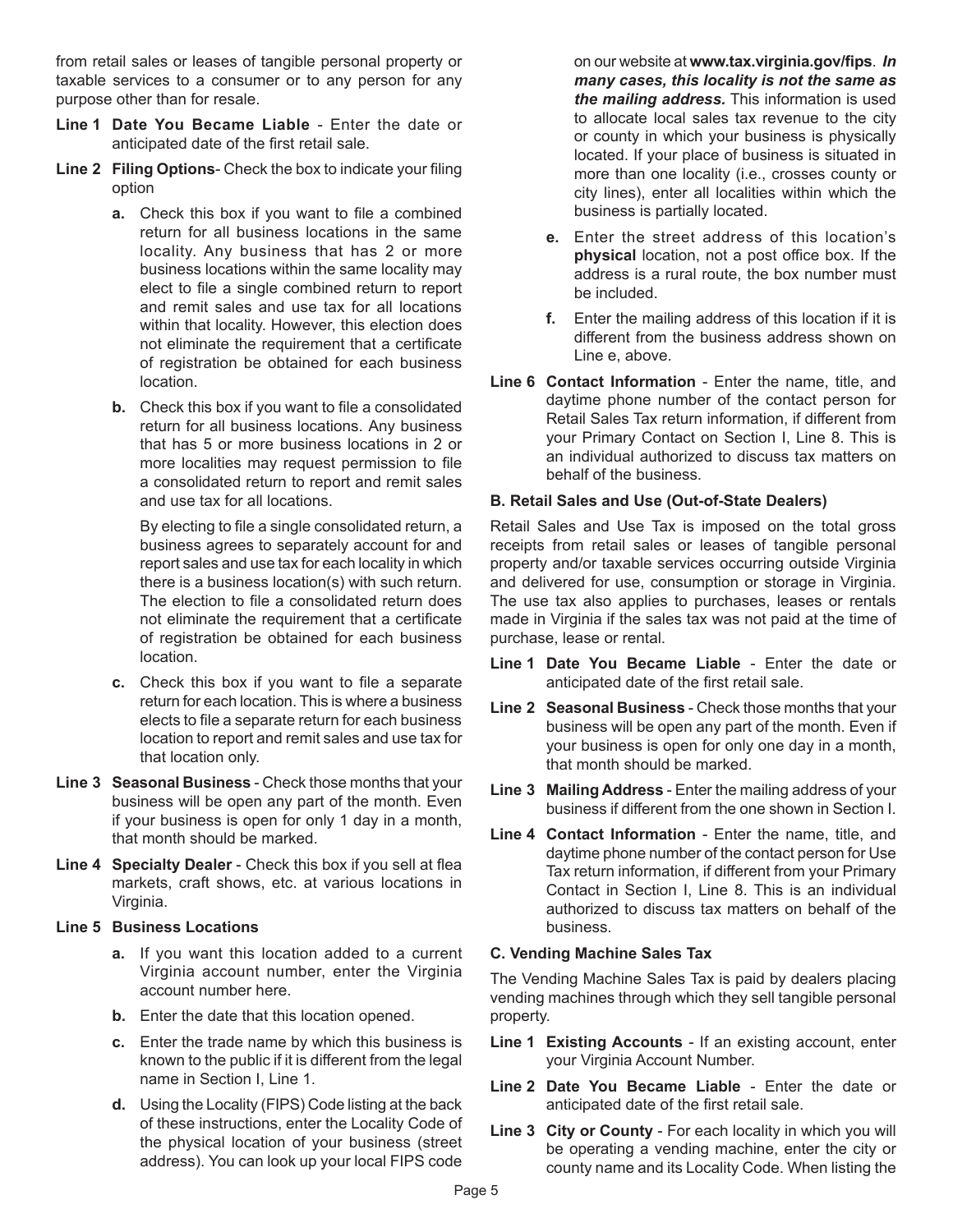County/City be sure to indicate whether it is a city or county (CO). There are several names in Virginia that are shared by a city/town and a county; Richmond, for example. The Locality Code list is located at the back of these instructions. If there are more than 6 locations, attach additional pages.

- **Line 4 Mailing Address** Enter the mailing address of your business if different from the one shown in Section I.
- **Line 5 Contact Information** Enter the name, title, and daytime phone number of the contact person for Vending Machine Sales Tax return information, if different from your Primary Contact in Section I, Line 8. This is an individual authorized to discuss tax matters on behalf of the business.

#### **D. Other Sales and Use Tax**

**Line 1 Tax Types and Date you became liable** - Indicate the tax type and date you became liable for the other sales and use taxes listed.

> **Consumer Use Tax -** Personal property used, consumed, or stored in Virginia but purchased outside the state that would have been subject to retail sales tax if purchased in the state. The tax also applies to purchases, leases, or rentals made in Virginia if the sales tax was not paid at the time of purchase, lease, or rental.

> **Watercraft Sales & Use Tax - This tax is imposed** upon the purchaser of any watercraft sold in Virginia and upon the user of any watercraft not sold in Virginia if required to be titled with the Department of Game and Inland Fisheries for use in Virginia.

> **Digital Media Fee -** This fee is levied on in-room purchases or rentals of digital media in hotels, motels, bed and breakfast establishments, inns, and other facilities offering guest rooms rented out for continuous occupancy for fewer than 90 consecutive days.

> **Tire Recycling Fee -** This fee is levied on each new tire sold at retail in Virginia.

> **Motor Vehicle Rental Tax -** This tax is levied on the rental of motor vehicles in Virginia, whether from a rental business or from an automobile dealership or other establishment, for a period of less than 12 months.

> **Peer-to-Peer Vehicle Sharing Tax - This tax is levied on a** shared vehicle owner's gross proceeds from peer-to-peer vehicle sharing in Virginia. The tax is collectible from all persons, including peer-to-peer vehicle sharing platforms, that have sufficient contact with Virginia. Otherwise the tax is collectible by the shared vehicle owner.

> **Dealer's Aircraft Sales and Use Tax -** This tax is paid by the aircraft dealer upon the gross receipts derived from the rental or lease of aircraft in Virginia. To qualify for the dealer exclusion under the Virginia Aircraft Sales and Use Tax Act (or *Va. Code* § 58.1-1500 et seq.), the dealer must own five or more aircraft during the calendar year.

Enter the number of aircraft owned during the preceding calendar year and the Virginia commercial fleet aircraft license number assigned by the Virginia Department of Aviation.

- **Line 2 Seasonal Business** Check those months that your business will be open any part of the month. Even if your business is open for only one day in a month, that month should be marked.
- **Line 3 Mailing Address** Enter the mailing address of your business if different from the one shown in Section I.
- **Line 4 Contact Information** Enter the name, title, and daytime phone number of the contact person for the tax(es) that you are registering, if different from your Primary Contact In Section I, Line 8. This is an individual authorized to discuss tax matters on behalf of the business.

# **SECTION VI - COMMUNICATIONS TAX**

All communications service providers are required to collect a communications sales tax from customers to whom they provide taxable communications services. In addition, providers must collect a landline E-911 tax from landline telephone service customers and a cable television public rights-of-way use fee from cable television customers. These taxes and fees must be remitted to the Department. If you are providing taxable communications services, as described below, you must complete this section to register for a communications tax account.

A communications service is any electronic transmission of voice, data, audio, video, or other information by or through any electronic, radio, satellite, cable, optical, microwave, or other medium or method regardless of the protocol used for the transmission or conveyance. Communications services subject to the tax include: landline telephone services (including Voice Over Internet Protocol); wireless telephone services; cable television; satellite television; satellite radio; other communications services.

- **Line 1 Date You Became Liable** Enter the date you began providing communications services or expect to begin providing services.
- **Line 2 Mailing Address** Enter the mailing address of your business if different from the one shown in Section I.
- **Line 3 Contact Information** Enter the name, title, and daytime phone number of the contact person for your Communications Tax, if different from your Primary Contact in Section I, Line 8. This is an individual authorized to discuss tax matters on behalf of the business.

# **SECTION VII - LITTER TAX**

A litter tax is imposed on every business in the state who, on January 1 of the taxable year, was engaged in business as a manufacturer, wholesaler, distributor, or retailer of certain enumerated products. If you are not in business on January 1, you are not liable for Virginia Litter Tax until the succeeding year. The products that subject the business to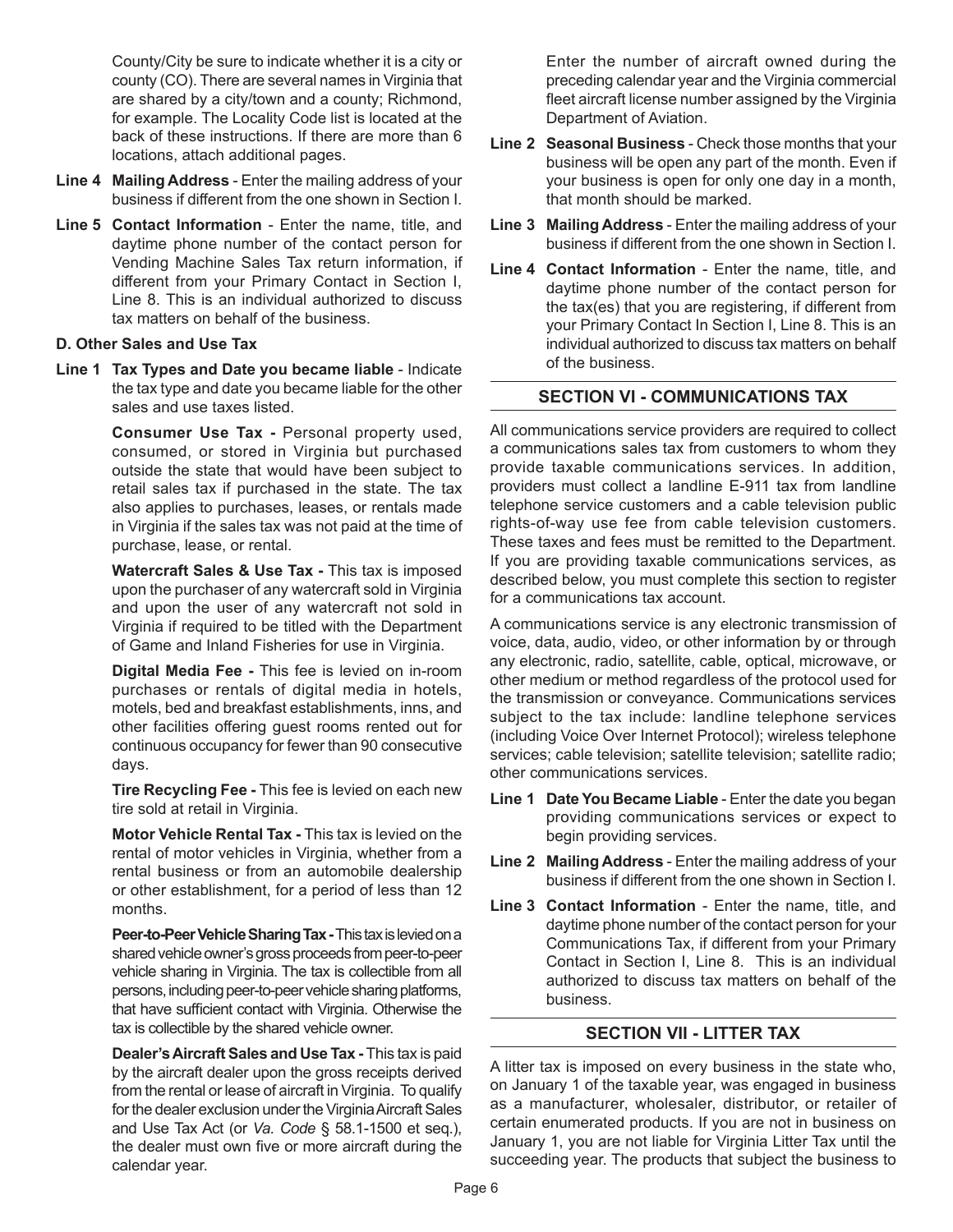litter tax are: food for human or pet consumption; groceries; cigarettes and tobacco products; soft drinks and carbonated waters; beer and other malt beverages; wine; newspapers and magazines; paper products and household paper; glass containers; metal containers; plastic or fiber containers made of synthetic material; cleaning agents and toiletries; non-drug drugstore sundry products; distilled spirits; and motor vehicle parts. This tax does not apply to individual consumers.

- **Line 1 Existing Accounts** Enter your Virginia Tax Account Number.
- **Line 2 Date You Became Liable** Enter the date the business became liable for paying litter tax.
- **Line 3 Number of business locations** Enter the number of business locations you operate that are subject to litter tax.
- **Line 4 Mailing Address** Enter the mailing address of your business if different from the one shown in Section I.
- **Line 5 Contact Information** Enter the name, title, and daytime phone number of the contact person for your Litter Tax, if different from your Primary Contact in Section I, Line 8. This is an individual authorized to discuss tax matters on behalf of the business.

# **SECTION VIII - COMMODITY AND EXCISE TAXES**

**Line 1 Tax Type** - Check the box next to each tax for which you need to register and enter the beginning date of the tax liability. This may be a past date if you are already in business but have not yet registered for the tax. Do not check taxes for which you are already registered.

> **Cattle Assessment** - This assessment is levied on cattle and calves when sold in Virginia. Dairy cows going to farms for milk, animals selling for less than \$100 per head, or cattle of any type weighing 99 pounds or less are exempt from this tax. The handler is responsible for payment of tax on all cattle. The assessment must be deducted by the handlers from payments to owners of the cattle.

> **Corn Assessment** - This assessment is levied on corn produced in Virginia for sale. The handler (including any farmer who sells corn out of state) is responsible for payment of the assessment. It is deducted from payments to farmers for corn purchased.

> **Cotton Assessment** - This assessment is levied on any cotton sold in Virginia. The handler is responsible for deducting the assessment from payments for cotton purchased from the owner. For purposes of this tax, handler means a commercial enterprise that gins cotton.

> **Egg Excise Tax** - This tax is levied on shell eggs and egg products sold or consumed in Virginia. The handler of such eggs is responsible for collecting and remitting the tax. Generally, the last handler who sells eggs to a Virginia retailer or food service establishment is liable for the tax.

**Forest Products Tax** - This tax is levied on every person in Virginia engaging in the business of manufacturing, shipping or severing timber or any other forest products from the soil for sale, profit, or commercial use.

**Peanut Excise Tax** - This tax is levied on peanuts grown and sold in Virginia for processing. The processor is liable for the payment of the tax on all peanuts such processor purchases.

**Soybean Assessment** - The first buyer (who pays the producer, country elevator, terminal, processor, seeds man, trucker, or extruder) is responsible for collecting a soybean assessment from the producer. First-buyers will be required to collect on all soybeans purchased (provisions are in place to identify soybeans checked-off at a previous sale point) regardless of the state of origin.

**Small Grains Assessment** - This assessment is levied on all sales of wheat, barley, rye, and oats produced in Virginia. The handler of small grains who purchases such grains produced in Virginia should deduct from payments made to the farmer the amount of the assessment and remit this amount to the Department. The term "handler" includes any farmer who transports and sells grain out of state.

**Soft Drink Excise Tax** - This tax is levied on every wholesaler or distributor of carbonated soft drinks in Virginia.

**Sheep Assessment** - This assessment is levied on sheep and lambs sold in Virginia. The handler is responsible for payment of tax on all sheep and lambs. The assessment must be deducted by the handlers from payments to owners of the sheep and lambs.

- **Line 2 Mailing Address** Enter the mailing address of your business if different from the one shown in Section I.
- **Line 3 Contact Information** Enter the name, title, and daytime phone number of the contact person for the tax(es) that you are registering, if different from your Primary Contact in Section I, Line 8. This is an individual authorized to discuss tax matters on behalf of the business.

# **SECTION IX - SIGNATURE**

#### **This section must be completed.**

An authorized officer of the organization must sign this form. The proprietor must sign for a sole proprietorship.

**Signature** - Sign the form, indicating that all the information provided on the application is true and correct.

**Title** - Print the title of the person who signed the form.

**Print Name** - Print the name of the person who signed the form.

**Date** - Enter the date (MM/DD/YY).

**Daytime Phone Number** - Enter a daytime phone number.